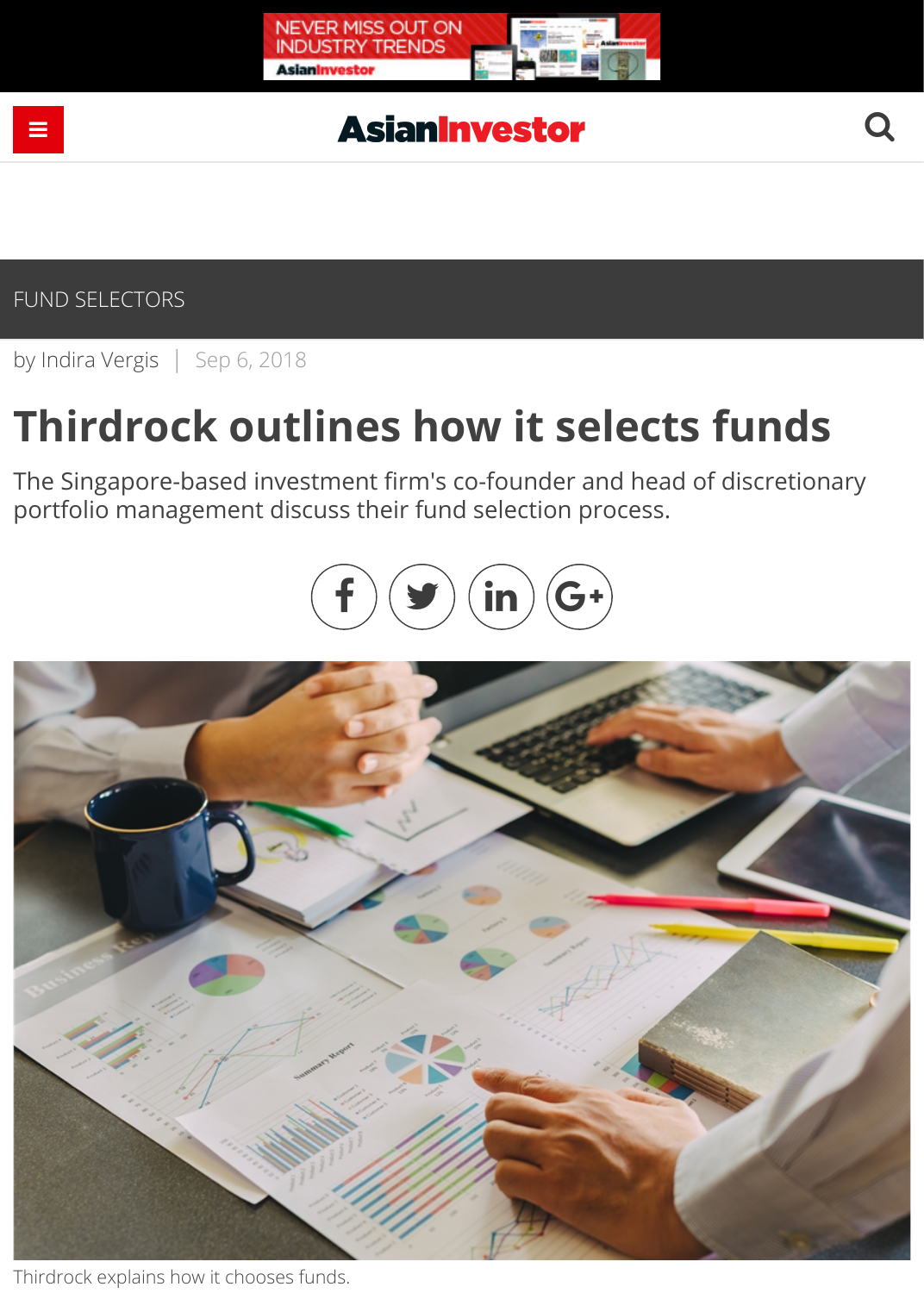Starting off as a multi-family office, Singapore-based Thirdrock group has evolved to offer wealth management, fund management and corporate advisory to accredited investors and corporate clients globally.

Melvyn Yeo, co-founder and executive partner, and Vincent Ee, head of discretionary portfolio management, spoke to *AsianInvestor* discussed how the team chooses the funds on its platform and the thought process that goes behind approving and removing a fund.

## **Q Could you explain your fund selection process?**

**A** Across all funds, public, private and hedge funds, we keep regular track of 40 to 50 names, with the names on the list changing depending on factors such as manager performance.

On the hedge fund side, we subscribe to 12 to 15 funds across strategies, while adding and trimming funds over the years.

Our selection process starts with understanding the fund strategy and meeting the team. Then we look at their performance track record, risk controls and processes. When we become comfortable with their entire process, we start modelling the fund exposure into various client portfolios and see how it impacts metrics such as Sharpe ratio as well the portfolio's diversification.

The last stage is operational due diligence, which can be time consuming and extensive, but necessary before we finally make the decision to invest in or recommend a fund.

#### **Q How long does it take to add a fund? When do you decide to remove a fund?**

**A** We could take anywhere from three months to a couple of years. It depends on whether we have had prior interactions with the fund house. If we already know them, the process is easier but when it is a completely new fund house or manager, the process can take some time because it is important to understand the investment process and whether the returns stream is sustainable.

We try not to make any decisions based on short term factors – for instance, we won't remove a fund simply because it has a bad couple of months. It's more important to understand the reasons why; was there anything that was inconsistent with our earlier